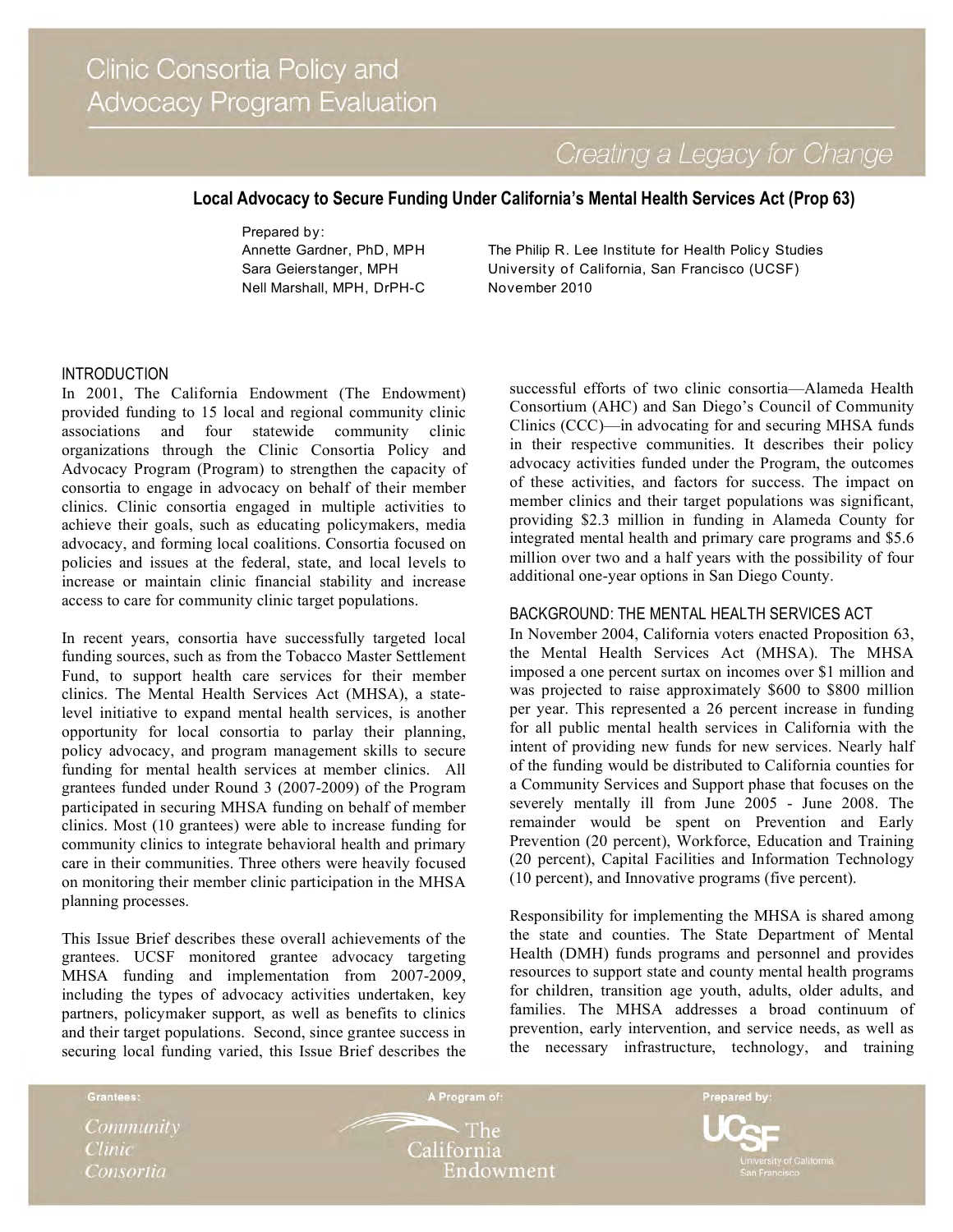elements to effectively support and transform California's mental health system. Counties were required to develop an Integrated Plan for MHSA services, subject to state review and approval. County mental health departments would have primary responsibility for local allocations of the funds to community-based providers.

Comprehensive primary care clinics are ideally positioned to help patients address their mental health needs in addition to their physical health needs. Studies show that 60-70 percent of patients waiting to see primary care physicians also are in need of mental health services. When there is a "warm handoff" or coordination between a primary care physician and a mental health provider under the same roof, the individual is much more likely to follow up. However, clinics lack the stable funding needed to provide mental health staffing, and uninsured or undocumented patients usually do not have the means to pay sliding fee scale rates for ongoing therapy or psychiatry services. Despite these limitations, clinics recognize the need to provide integrated physical and mental health services as part of an effort to have a more integrated system of care at the primary care level.

### CLINIC CONSORTIA MHSA ADVOCACY AND ACHIEVEMENTS

In 2007, local allocation of MHSA funding was a key priority for many grantees. A policy issue that varies by county, county and regional clinic consortia served as local coordinating and central advocacy bodies for the MHSA planning process. Activities included facilitating member clinic involvement, early and active participation in county planning, such as educating and working with county Board of Supervisors and county mental health departments, and connecting with CPCA and other statewide advocacy and coordination efforts. Compared to advocacy activities on other key policies targeted by grantees, such as California Health Care Reform, grantees were more likely to *serve on advisory commissions and/or boards* or *help draft rules and regulations to secure funding*. They were less likely to *secure media coverage* or *contact elected officials directly*. They leveraged their partnerships with member clinics while expanding their networks to include partnerships with CBOs, consumers, and representatives from county mental health agencies. These activities remained constant from 2007 to 2009.

Grantees were moderately successful in establishing themselves as credible partners and securing local funding. Grantees reported they sustained strong decision maker support (30 percent "very supportive") and declining policymaker opposition to their position, from 41 percent in 2007, to 35 percent in 2008 and 12 percent in 2009. Some grantees reported resistance from county mental health departments to include clinics in local planning and contracts.

At another level, ten grantees secured approximately \$13.6 million in new funding for member clinics from 2007 – 2009 (see **Figure 1**) from two MHSA sources. In 2007, four grantees secured funding under Phase 1: Community Services and Support (CSS) totaling \$3.3 million. In 2008,

three grantees secured \$3.7 million in CSS funding. In 2009, seven grantees secured \$6.6 million, mostly under Phase 2: Primary and Early Intervention (PEI). Much of this funding was in the form of county contracts with individual clinics except in the case of San Diego County where one clinic consortia, Council of Community Clinics, administers MHSA funds to nine participating clinics to provide mental health services. Four grantees tried but were unable to secure local funding, citing a slow and difficult local allocation process. In some cases, grantees reported cuts to already limited MHSA funding. To address these challenges, grantees pursued partnerships with the mental health community, regularly attending planning meetings on behalf of clinics, and developing materials demonstrating the role of primary care clinics.





## TWO GRANTEE CASES – FACTORS FOR SUCCESS

Two cases—Alameda Health Consortium (AHC) and Council of Community Clinics (CCC)—illustrate the successful role of clinic consortia in educating local policymakers and health leaders about the need for increased funding for their member clinics, as well as working with member clinics to lay the groundwork for the successful integration of mental health and primary care services.

*Alameda Health Consortium (AHC):* AHC is a clinic consortium that represents eight community clinic corporations operating 35 sites in Alameda County. Together AHC member clinics provide health care services to over 148,000 patients with over 695,000 visits. Based on recent data, approximately 37,000 patients within the clinic system have had a mental health diagnosis. All member clinics offer various levels of mental health services and have contracts with Alameda County's Behavioral Health Care Services. Member clinics have developed and implemented integrated systems of care with the goal of providing appropriate care for patients with mental health illness within the scope of primary care. These integrated models include on-site mental health professionals, using psychiatric services on a consultant/contract basis, case management, and on-site counseling. Some member clinics are in the position to treat individuals with severe mental illness and others have the capacity to see individuals with moderate mental health problems.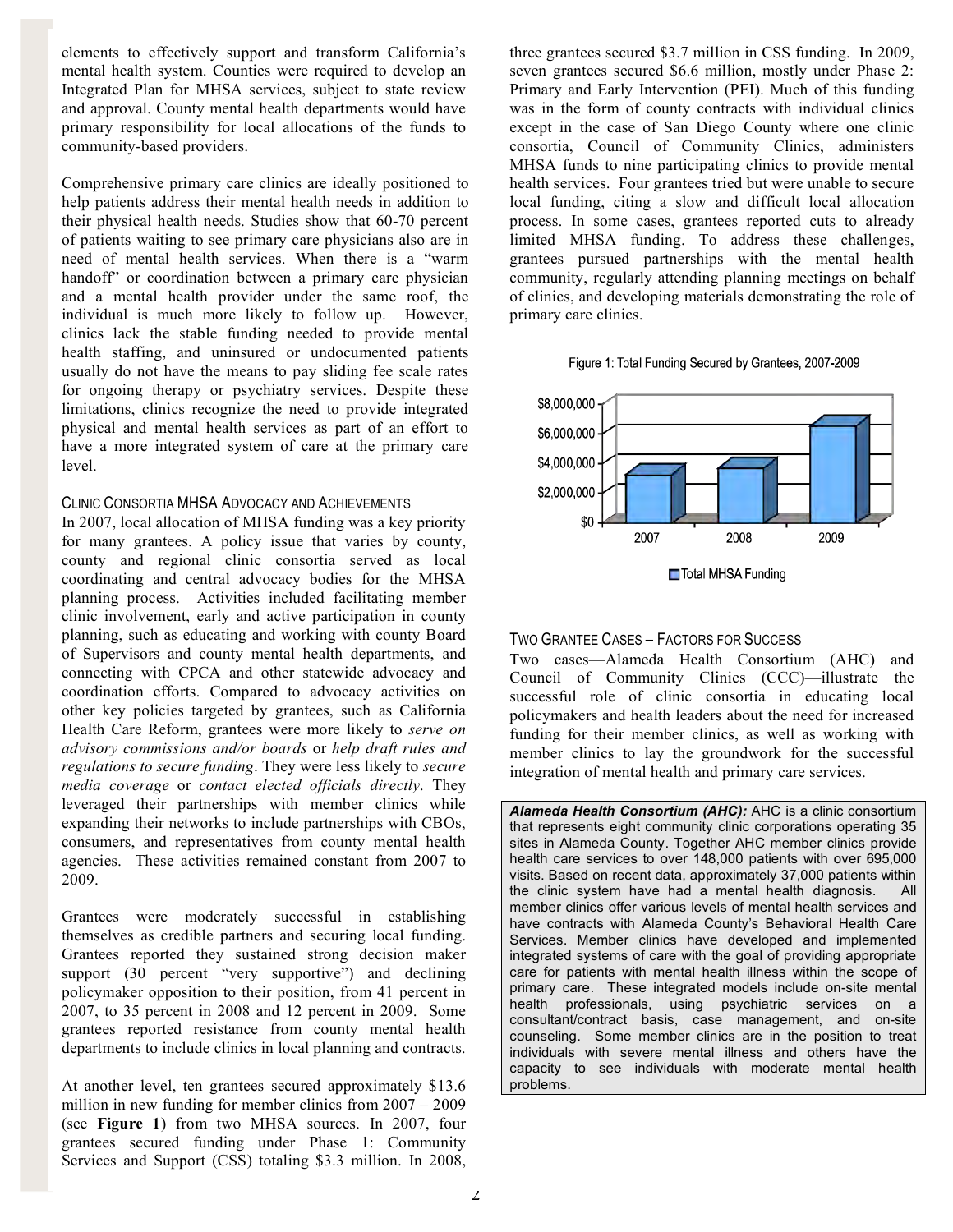*Council of Community Clinics (CCC):* CCC represents 16 community clinic corporations in San Diego County, providing services at over 60 sites. In 2002, CCC member clinics provided care to over 400,000 patients in one million patient visits. Of these, approximately 30,000 visits were for mental health services at 19 locations. Mental health programs differ by clinic organization, and vary from highly developed and integrated systems of care, to on-site mental health assessments and treatment, to complete reliance on private providers outside of the clinic network. Most clinics have at least one site that offers mental health services, and the other sites have identified agencies to which they refer patients needing services for serious mental illness, severe emotional disturbance, depression, posttraumatic stress disorder, and other mental health issues.

Both AHC and the CCC advocated for MHSA funding to help transform their local mental health systems. They specifically advocated for the integration of mental health and primary care and facilitated the active engagement of member clinics in the MHSA planning and implementation process. Both organizations engaged in a similar set of activities including: 1) early and active participation in county planning, 2) development of new partnerships and coalitions, 3) facilitation of member clinic involvement, and 4) consortium technical expertise. These activities are described below.

#### *1. EARLY AND ACTIVE PARTICIPATION IN COUNTY PLANNING*

AHC and CCC were actively involved from the beginning of the planning process in 2004-2005, increasing their visibility and establishing themselves as key players.

AHC served as the coordinating and central advocacy body throughout the MHSA planning process by developing recommendations, facilitating clinic participation in advocacy and planning efforts, and developing written materials. AHC obtained a seat on the Alameda County Stakeholder Group, participated in town hall and community meetings to obtain community input, and facilitated the participation of member clinics at various meetings and hearings.

CCC leadership provided input on the planning and development process beginning with stakeholder groups conducted throughout San Diego County in late 2004. It provided information at stakeholder meetings about the need for additional mental health services in the clinics, and the role clinics can play in meeting the mental health needs of low income and uninsured patient populations. CCC also surveyed clinics about their mental health service needs and recommendations, and shared the findings with the County Mental Health Department.

# *2. DEVELOPMENT OF NEW PARTNERSHIPS AND COALITIONS*

For clinic consortia and member clinics, local planning activities are an opportunity to develop new partnerships with stakeholders who may not be familiar with the role of community clinics, such as the local mental health department. In addition, consortia can leverage existing partnerships and coalitions to increase community-wide input, improving the likelihood that a program's guidelines are successfully implemented. For example, AHC developed relationships with Behavioral Health Care Services leadership not only to educate policymakers about individuals presenting with mental health illness in the primary care setting, but also to promote the idea of integrating primary care and mental health.

*Partner Perspective:* Our relationship with AHC has only solidified since 2001 by working together for passage of the MHSA and integration of behavioral health care and primary care. The consortium and its individual member agencies have been on the front line at local, State, and Federal policy forums to promote integration of behavioral health care and primary care services. – *Bonita House*

CCC and clinic representatives formed a new partnership with the County Mental Health Department by working with departments such as Alcohol and Drug Services, Probation, and Child Welfare, as well as with contracted mental health providers and consumers. These partnerships served to expand the clinic network and the resources of community mental health providers.

*Partner Perspective*: The CCC's ability to disseminate statewide the lessons learned was critical to the development of trust and confidence in the primary care and mental health communities, in addition to providing a viable model to other counties trying to forge a new relationship with primary care clinics. The CCC serves as a "mentor" with organizations that are just starting up in the field of integrated behavioral health services. *Project Director, Integrated Behavioral Healthcare Project* 

#### *3. FACILITATION OF MEMBER CLINIC INVOLVEMENT*

AHC and CCC aggressively facilitated member clinic involvement throughout the planning process. As key allies, clinics can mobilize constituents, such as their providers and patients, as well as provide input on funding guidelines and service models.

AHC convened a clinic-wide mental health work group consisting of clinic staff to share information about mental health programs and integration efforts, to strategize and develop recommendations regarding the MHSA planning process, and to participate in more detailed discussions and frameworks regarding the integration of primary care and mental health. Clinic CEOs were supportive of AHC taking a leadership role in the area of mental health, with clinic mental health staff providing significant input.

CCC facilitated meetings with clinic members to develop collaborative mental health programs and strategies. In partnership with clinic leadership, CCC compiled an analysis of aggregated clinic mental health needs and also forwarded materials and messages to clinic executive directors and other clinic mental health directors and staff about how clinics could tie into the MHSA.

## *4. CONSORTIUM TECHNICAL EXPERTISE*

Clinic consortia offer significant resources that may be